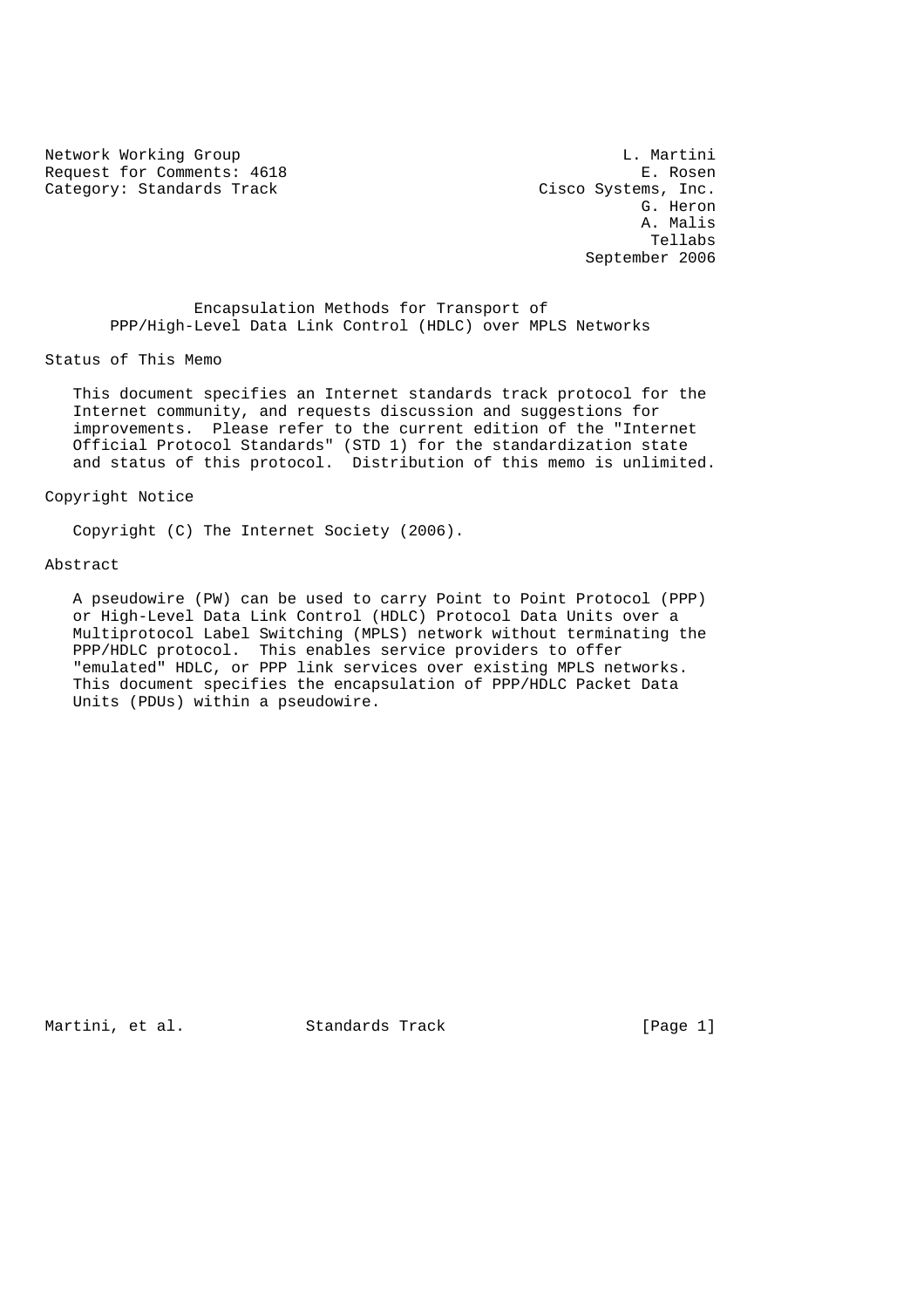# Table of Contents

| 2. |                                                      |
|----|------------------------------------------------------|
| 3. |                                                      |
|    |                                                      |
|    |                                                      |
|    |                                                      |
|    |                                                      |
|    |                                                      |
|    |                                                      |
|    |                                                      |
|    | 6. Using an MPLS Label as the Demultiplexer Field 11 |
|    |                                                      |
|    |                                                      |
|    |                                                      |
| 8. |                                                      |
| 9. |                                                      |
|    |                                                      |
|    |                                                      |

## 1. Introduction

 A PPP/HDLC pseudowire (PW) allows PPP/HDLC Protocol Data Units (PDUs) to be carried over an MPLS network. In addressing the issues associated with carrying a PPP/HDLC PDU over an MPLS network, this document assumes that a PW has been set up by some means outside the scope of this document. This may be via manual configuration, or using a signaling protocol such as that defined in [RFC4447].

 The following figure describes the reference models that are derived from [RFC3985] to support the HDLC/PPP PW emulated services. The reader is also assumed to be familiar with the content of the [RFC3985] document.

# 2. Specification of Requirements

 The key words "MUST", "MUST NOT", "REQUIRED", "SHALL", "SHALL NOT", "SHOULD", "SHOULD NOT", "RECOMMENDED", "MAY", and "OPTIONAL" in this document are to be interpreted as described in [RFC2119].

Martini, et al. Standards Track [Page 2]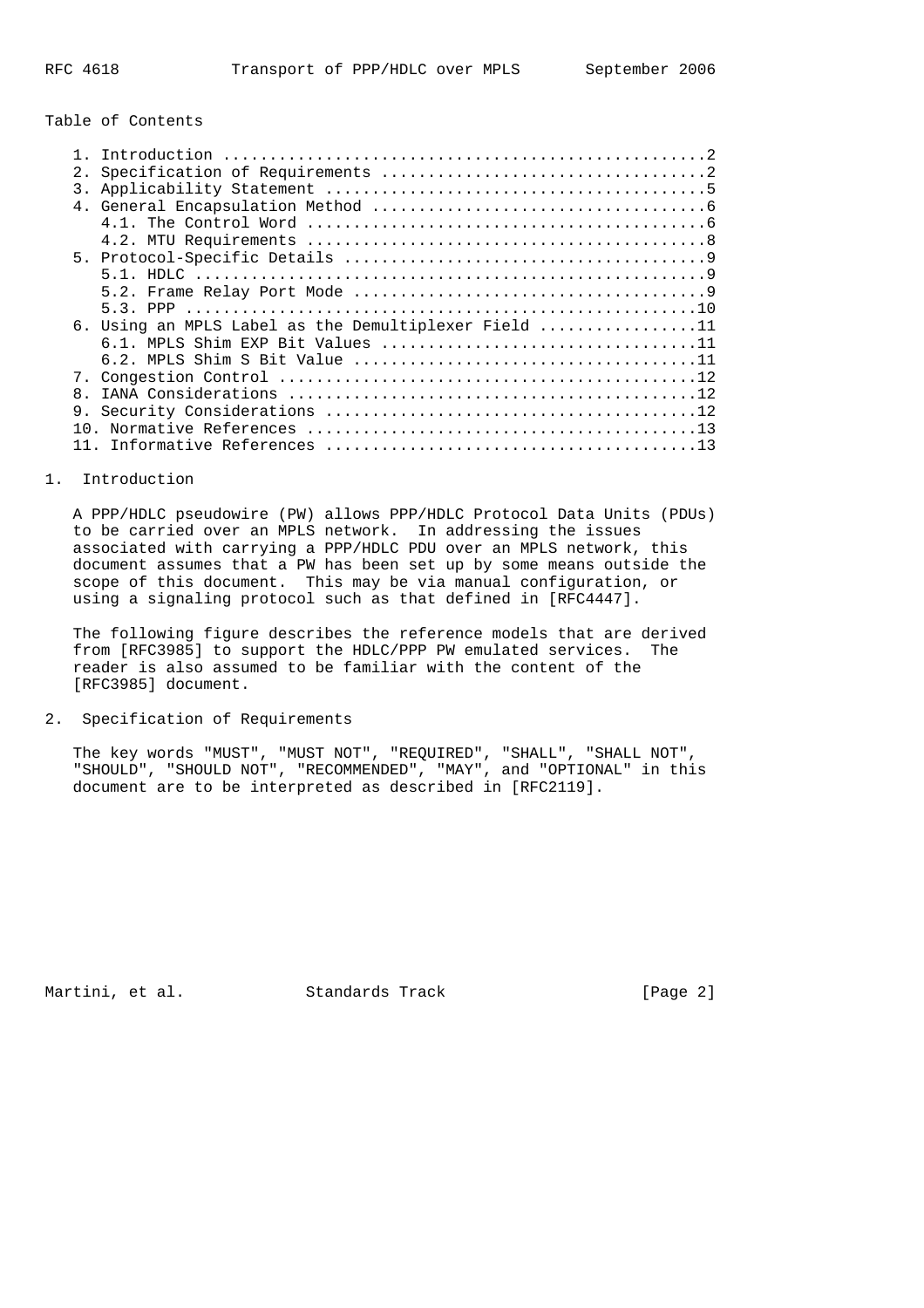

Figure 1. PWE3 HDLC/PPP interface reference configuration

 This document specifies the emulated PW encapsulation for PPP and HDLC; however, quality of service related issues are not discussed in this document. For the purpose of the discussion in this document, PE1 will be defined as the ingress router and PE2 as the egress router. A layer 2 PDU will be received at PE1, encapsulated at PE1, transported across the network, decapsulated at PE2, and transmitted out on an attachment circuit at PE2.

Martini, et al. Standards Track [Page 3]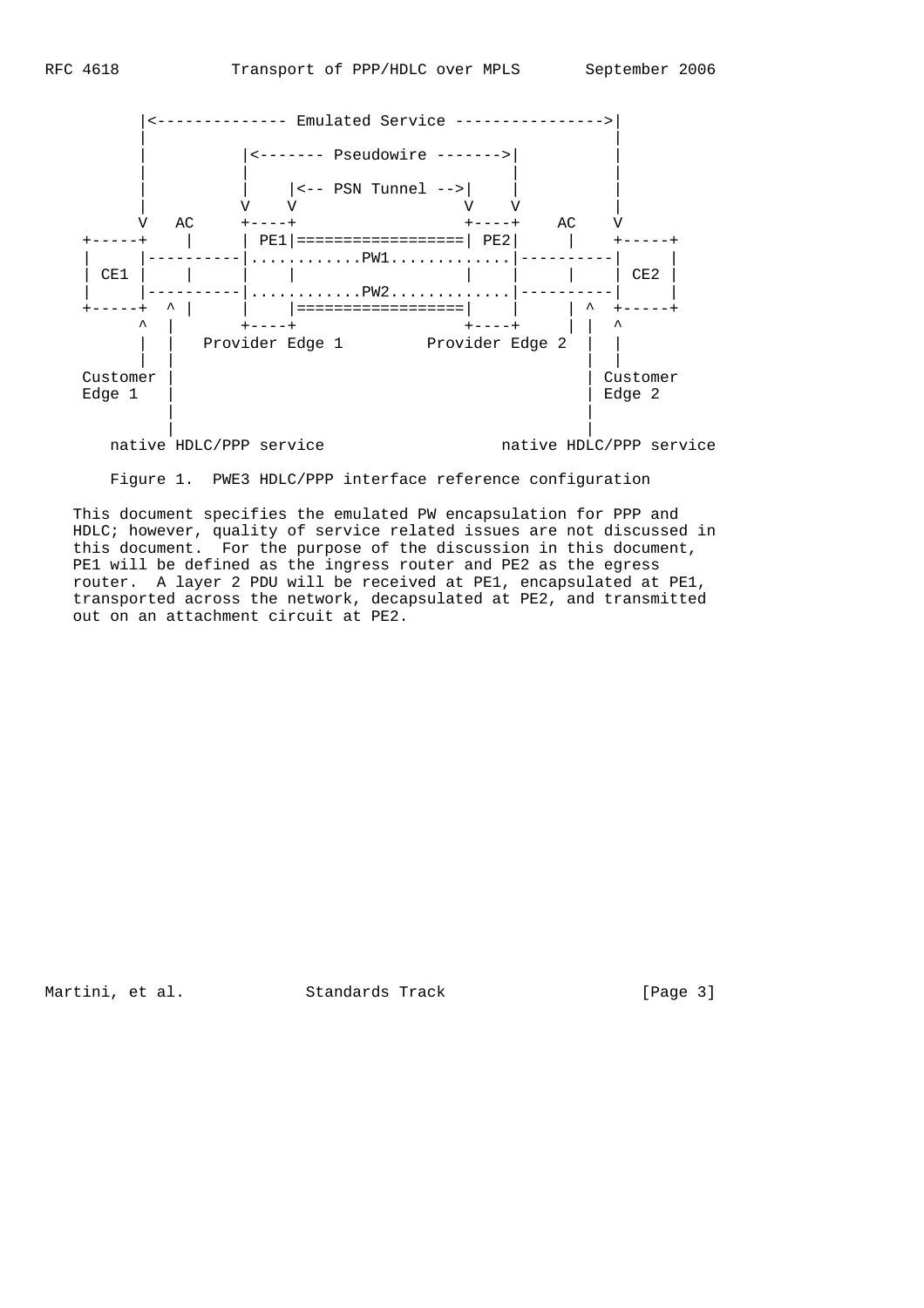The following reference model describes the termination point of each end of the PW within the PE:



Figure 2. PW reference diagram

 The PW terminates at a logical port within the PE, defined at point B in the above diagram. This port provides an HDLC Native Service Processing function that will deliver each PPP/HDLC packet that is received at point A, unaltered, to the point A in the corresponding PE at the other end of the PW.

 The Native Service Processing (NSP) function includes packet processing that is required for the PPP/HDLC packets that are forwarded to the PW termination point. Such functions may include bit stuffing, PW-PW bridging, L2 encapsulation, shaping, and policing. These functions are specific to the native packet technology and may not be required for the PW emulation service.

 The points to the left of B, including the physical layer between the CE and PE, and any adaptation (NSP) functions between it and the PW terminations, are outside of the scope of PWE3 and are not defined here.

 "PW Termination", between A and B, represents the operations for setting up and maintaining the PW, and for encapsulating and decapsulating the PPP/HDLC packets as necessary to transmit them across the MPLS network.

Martini, et al. Standards Track [Page 4]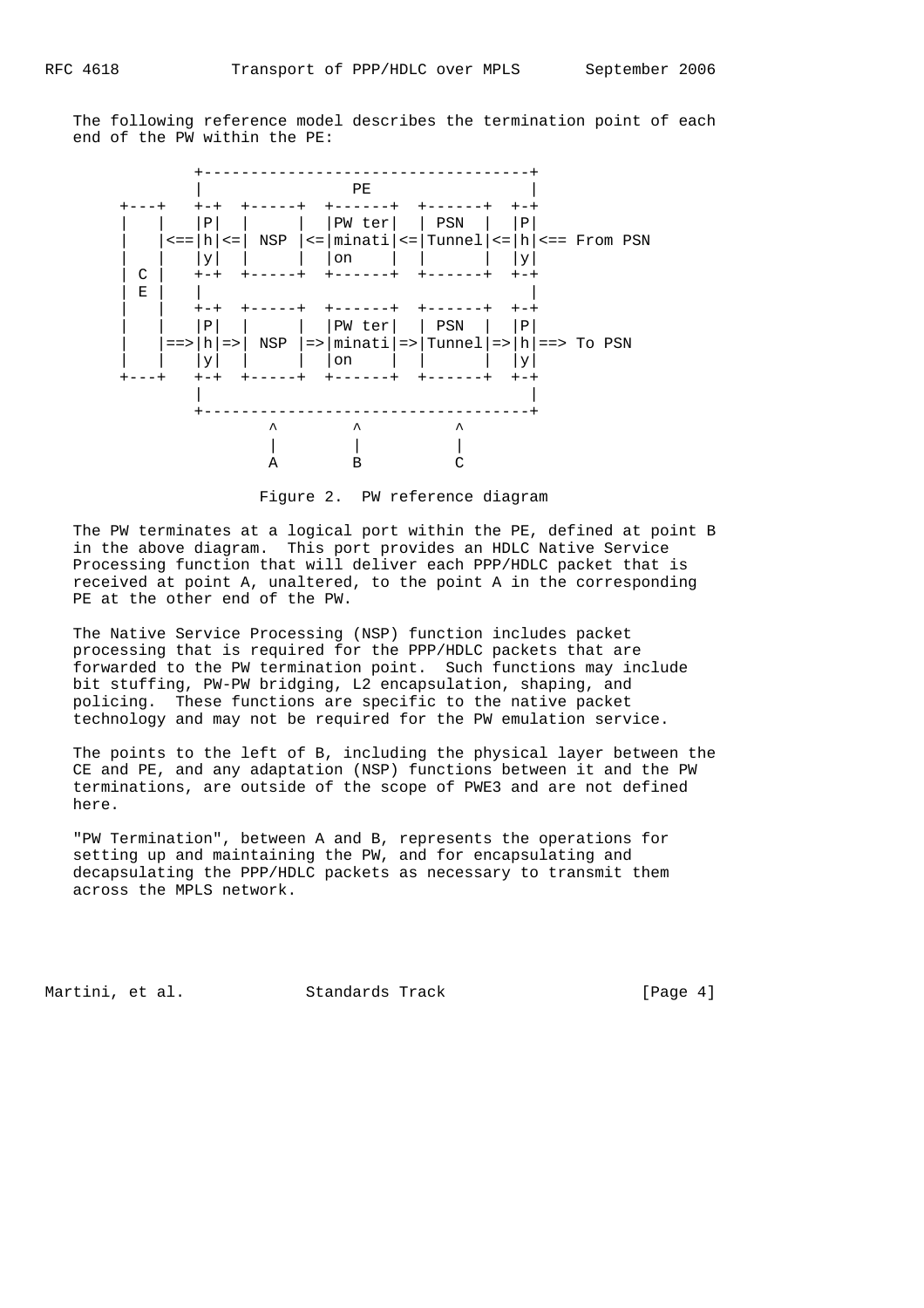#### 3. Applicability Statement

 PPP/HDLC transport over PW service is not intended to emulate the traditional PPP or HDLC service perfectly, but it can be used for some applications that require PPP or HDLC transport service.

 The applicability statements in [RFC4619] also apply to the Frame Relay port mode PW described in this document.

 The following are notable differences between traditional PPP/HDLC service, and the protocol described in this document:

- Packet ordering can be preserved using the OPTIONAL sequence field in the control word; however, implementations are not required to support this feature.
- The Quality of Service model for traditional PPP/HDLC links can be emulated, however this is outside the scope of this document.
- A Frame Relay Port mode PW, or HDLC PW, does not process any frame relay status messages or alarms as described in [Q922] [Q933].
- The HDLC Flags are processed locally in the PE connected to the attachment circuit.

 The HDLC mode is suitable for port-to-port transport of Frame Relay User Network Interface (UNI) or Network Node Interface (NNI) traffic. Since all packets are passed in a largely transparent manner over the HDLC PW, any protocol that has HDLC-like framing may use the HDLC PW mode, including PPP, Frame-Relay, and X.25. Exceptions include cases where direct access to the HDLC interface is required, or modes that operate on the flags, Frame Check Sequence (FCS), or bit/byte unstuffing that is performed before sending the HDLC PDU over the PW. An example of this is PPP Asynchronous-Control-Character-Map (ACCM) negotiation.

 For PPP, since media-specific framing is not carried, the following options will not operate correctly if the PPP peers attempt to negotiate them:

- Frame Check Sequence (FCS) Alternatives
- Address-and-Control-Field-Compression (ACFC)
- Asynchronous-Control-Character-Map (ACCM)

 Note, also, that PW LSP Interface MTU negotiation, as specified in [RFC4447], is not affected by PPP Maximum Receive Unit (MRU)

Martini, et al. Standards Track [Page 5]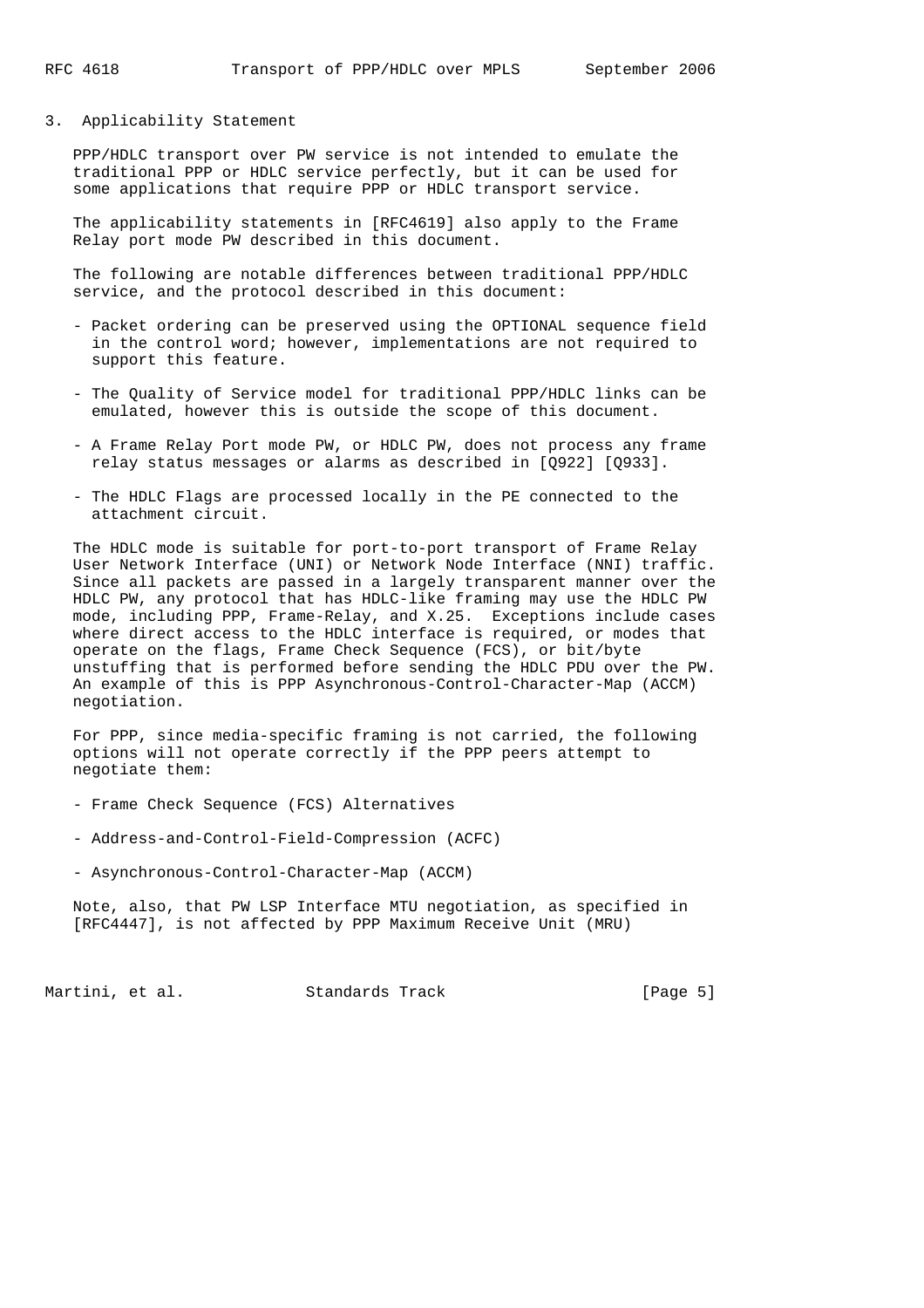advertisement. Thus, if a PPP peer sends a PDU with a length in excess of that negotiated for the PW tunnel, that PDU will be discarded by the ingress router.

# 4. General Encapsulation Method

 This section describes the general encapsulation format for PPP and HDLC packets over MPLS pseudowires.

0  $1$  2 3 0 1 2 3 4 5 6 7 8 9 0 1 2 3 4 5 6 7 8 9 0 1 2 3 4 5 6 7 8 9 0 1 +-+-+-+-+-+-+-+-+-+-+-+-+-+-+-+-+-+-+-+-+-+-+-+-+-+-+-+-+-+-+-+-+ PSN Transport Header (As Required) +-+-+-+-+-+-+-+-+-+-+-+-+-+-+-+-+-+-+-+-+-+-+-+-+-+-+-+-+-+-+-+-+ Pseudowire Header +-+-+-+-+-+-+-+-+-+-+-+-+-+-+-+-+-+-+-+-+-+-+-+-+-+-+-+-+-+-+-+-+ Control Word +-+-+-+-+-+-+-+-+-+-+-+-+-+-+-+-+-+-+-+-+-+-+-+-+-+-+-+-+-+-+-+-+ PPP/HDLC Service Payload +-+-+-+-+-+-+-+-+-+-+-+-+-+-+-+-+-+-+-+-+-+-+-+-+-+-+-+-+-+-+-+-+

Figure 3. General format for PPP/HDLC encapsulation over PSNs

 The PSN Transport Header depends on the particular tunneling technology in use. This header is used to transport the encapsulated PPP/HDLC information through the packet-switched core.

 The Pseudowire Header identifies a particular PPP/HDLC service on a tunnel. In case the of MPLS, the Pseudowire Header is the MPLS label at the bottom of the MPLS label stack.

 The Control Word is inserted before the PPP/HDLC service payload. It may contain a length and sequence number.

4.1. The Control Word

There are four requirements that may need to be satisfied when transporting layer 2 protocols over an MPLS PSN:

- i. Sequentiality may need to be preserved.
- ii. Small packets may need to be padded in order to be transmitted on a medium where the minimum transport unit is larger than the actual packet size.
- iii. Control bits carried in the header of the layer 2 packet may need to be transported.

Martini, et al. Standards Track [Page 6]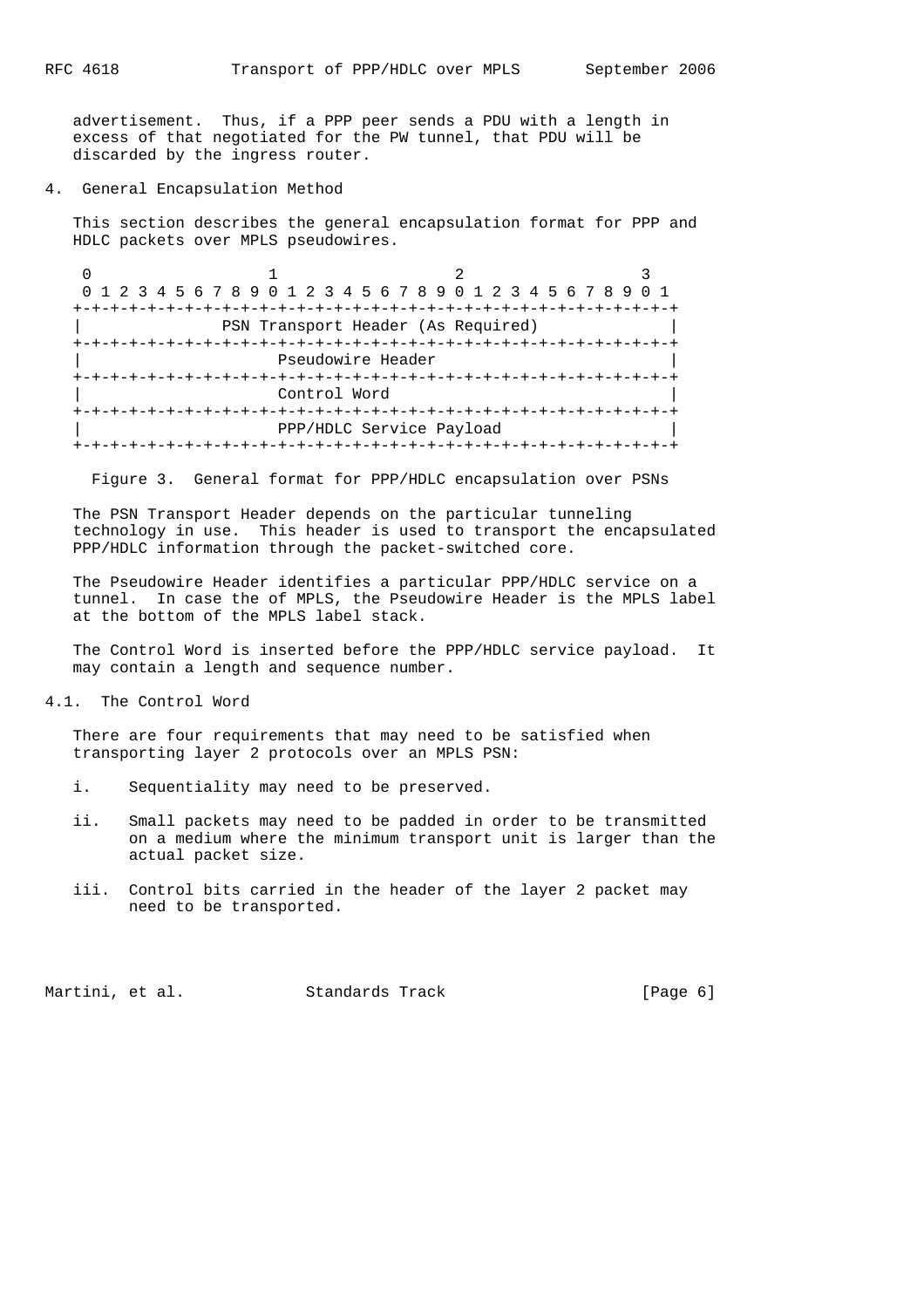iv. Creating an in-band associated channel for operation and maintenance communications.

 The Control Word defined in this section is based on the Generic PW MPLS Control Word, as defined in [RFC4385]. It provides the ability to sequence individual packets on the PW and avoidance of equal-cost multiple-path load-balancing (ECMP) [RFC2992] and enables Operations and Management (OAM) mechanisms, including [VCCV].

 [RFC4385] states, "If a PW is sensitive to packet mis-ordering and is being carried over an MPLS PSN that uses the contents of the MPLS payload to select the ECMP path, it MUST employ a mechanism which prevents packet mis-ordering." This is necessary because ECMP implementations may examine the first nibble after the MPLS label stack to determine whether the content of the labeled packet is IP. Thus, if the PPP protocol number of a PPP packet carried over the PW without a control word present begins with 0x4 or 0x6, it could be mistaken for an IPv4 or IPv6 packet. This could, depending on the configuration and topology of the MPLS network, lead to a situation where all packets for a given PW do not follow the same path. This may increase out-of-order packets on a given PW or cause OAM packets to follow a different path from that of actual traffic.

 The features that the control word provides may not be needed for a given PPP/HDLC PW. For example, ECMP may not be present or active on a given MPLS network, and strict packet sequencing may not be required. If this is the case, the control word provides little value and is therefore optional. Early PPP/HDLC PW implementations have been deployed that do not include a control word or the ability to process one if present. To aid in backwards compatibility, future implementations MUST be able to send and receive packets without the control word.

 In all cases, the egress PE MUST be aware of whether the ingress PE will send a control word over a specific PW. This may be achieved by configuration of the PEs, or by signaling, as defined in [RFC4447].

The control word is defined as follows:

| 0 1 2 3 4 5 6 7 8 9 0 1 2 3 4 5 6 7 8 9 0 1 2 3 4 5 6 7 8 9 0 1 |  |                                    |  |  |  |  |  |  |  |  |  |  |  |  |  |                 |  |  |  |  |  |  |  |  |  |  |  |  |  |
|-----------------------------------------------------------------|--|------------------------------------|--|--|--|--|--|--|--|--|--|--|--|--|--|-----------------|--|--|--|--|--|--|--|--|--|--|--|--|--|
|                                                                 |  |                                    |  |  |  |  |  |  |  |  |  |  |  |  |  |                 |  |  |  |  |  |  |  |  |  |  |  |  |  |
|                                                                 |  | $ 0 0 0 0 0 0 0 0 FRG $ Length $ $ |  |  |  |  |  |  |  |  |  |  |  |  |  | Sequence Number |  |  |  |  |  |  |  |  |  |  |  |  |  |
|                                                                 |  |                                    |  |  |  |  |  |  |  |  |  |  |  |  |  |                 |  |  |  |  |  |  |  |  |  |  |  |  |  |

Figure 4. MPLS PWE3 control word

Martini, et al. Standards Track [Page 7]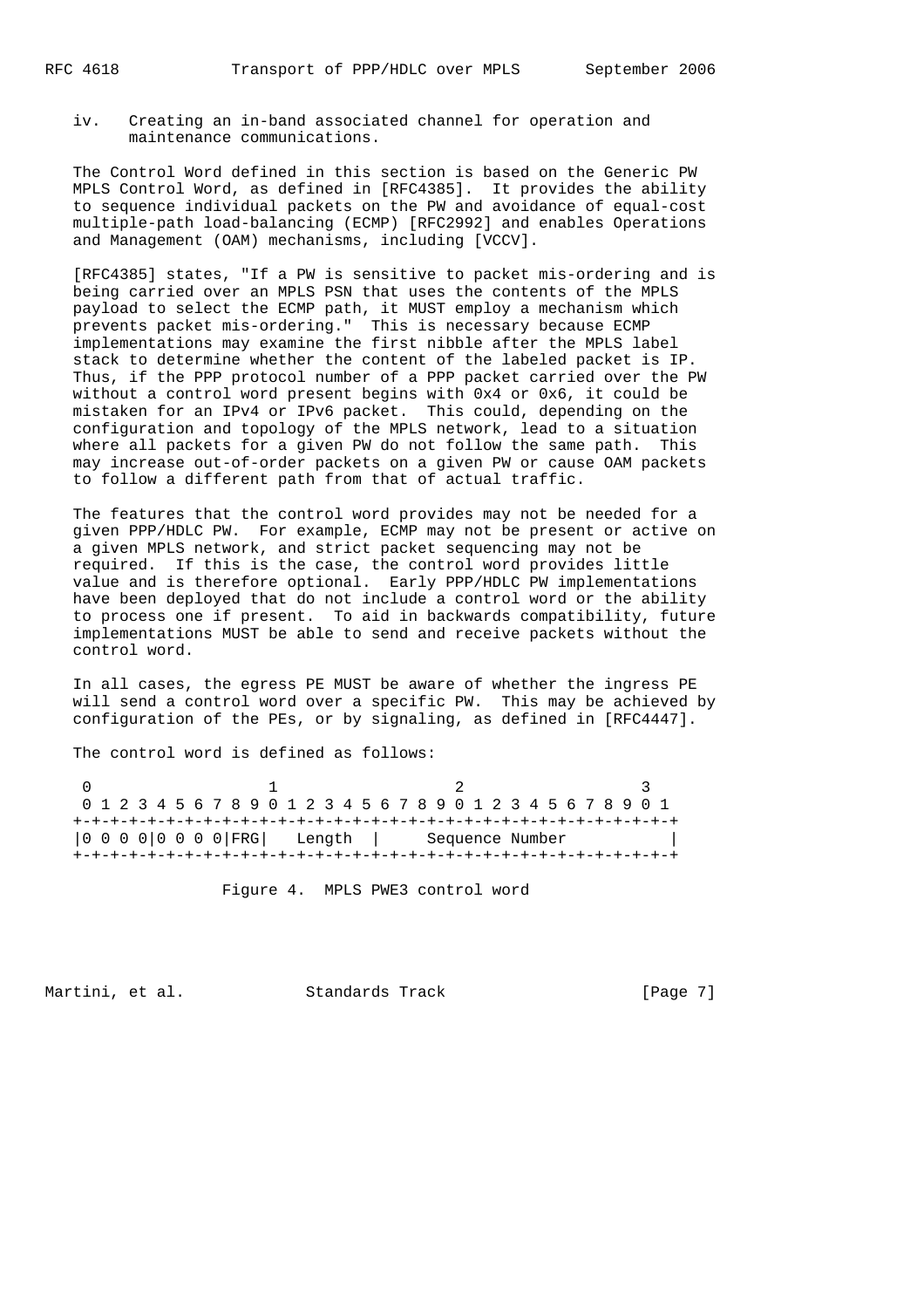In the above diagram, the first 4 bits are set to 0 in indicate a CW [RFC4385].

 The next 4 bits provide space for carrying protocol-specific flags. These are not used for HDLC/PPP, and they MUST be set to 0 for transmitting and MUST be ignored upon receipt.

The next 2 bits are defined in [RFC4623].

 The next 6 bits provide a length field, which is used as follows: If the packet's length (defined as the length of the layer 2 payload plus the length of the control word) is less than 64 bytes, the length field MUST be set to the packet's length. Otherwise, the length field MUST be set to zero. The value of the length field, if not zero, is used to remove any padding that may have been added by the MPLS network. If the control word is used and padding was added to the packet in transit on the MPLS network, then when the packet reaches the egress PE the padding MUST be removed before forwarding the packet.

 The next 16 bits provide a sequence number that can be used to guarantee ordered packet delivery. The processing of the sequence number field is OPTIONAL.[RFC4385]

 The sequence number space is a 16-bit, unsigned circular space. The sequence number value 0 is used to indicate an unsequenced packet.[RFC4385]

 The procedures described in Section 4 of [RFC4385] MUST be followed to process the sequence number field.

### 4.2. MTU Requirements

 The network MUST be configured with an MTU that is sufficient to transport the largest encapsulation packets. When MPLS is used as the tunneling protocol, for example, this is likely to be 12 or more bytes greater than the largest packet size. The methodology described in [RFC4623] MAY be used to fragment encapsulated packets that exceed the PSN MTU. However, if [RFC4623] is not used, then if the ingress router determines that an encapsulated layer 2 PDU exceeds the MTU of the PSN tunnel through which it must be sent, the PDU MUST be dropped.

 If a packet is received on the attachment circuit that exceeds the interface MTU subTLV value [RFC4447], it MUST be dropped. It is also RECOMMENDED that PPP devices be configured to not negotiate PPP MRUs larger than that of the AC MTU.

Martini, et al. Standards Track [Page 8]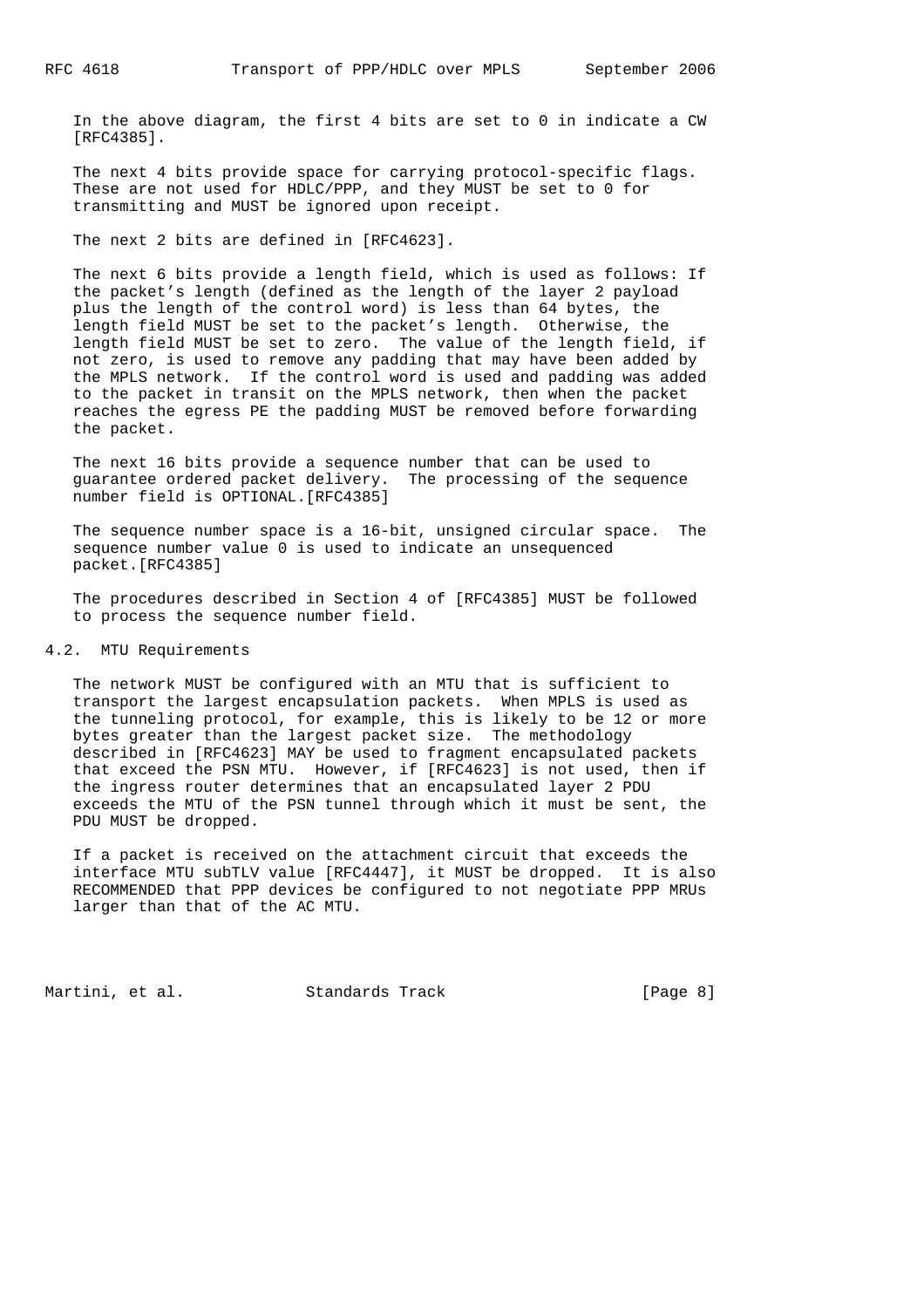# 5. Protocol-Specific Details

# 5.1. HDLC

 HDLC mode provides port-to-port transport of HDLC-encapsulated traffic. The HDLC PDU is transported in its entirety, including the HDLC address and control fields, but excluding HDLC flags and the FCS. Bit/Byte stuffing is undone. If the OPTIONAL control word is used, then the flag bits in the control word are not used and MUST be set to 0 for transmitting and MUST be ignored upon receipt.

When the PE detects a status change in the attachment circuit status, such as an attachment circuit physical link failure, or if the AC is administratively disabled, the PE MUST send the appropriate PW status notification message that corresponds to the HDLC AC status. In a similar manner, the local PW status MUST also be reflected in a respective PW status notification message, as described in [RFC4447].

 The PW of type 0x0006 "HDLC" will be used to transport HDLC packets. The IANA allocation registry of "Pseudowire Type" is defined in the IANA allocation document for PWs [RFC4446] along with initial allocated values.

# 5.2. Frame Relay Port Mode

 Figure 5 illustrates the concept of frame relay port mode or many to-one mapping, which is an OPTIONAL capability.

 Figure 5a shows two frame relay devices physically connected with a frame relay UNI or NNI. Between their two ports, P1 and P2, n frame relay Virtual Circuits (VCs) are configured.

 Figure 5b shows the replacement of the physical frame relay interface with a pair of PEs and a PW between them. The interface between a Frame Relay (FR) device and a PE is either an FR UNI or an NNI. All FR VCs carried over the interface are mapped into one HDLC PW. The standard frame relay Link Management Interface (LMI) procedures happen directly between the CEs. Thus with port mode, we have many to-one mapping between FR VCs and a PW.

Martini, et al. Standards Track [Page 9]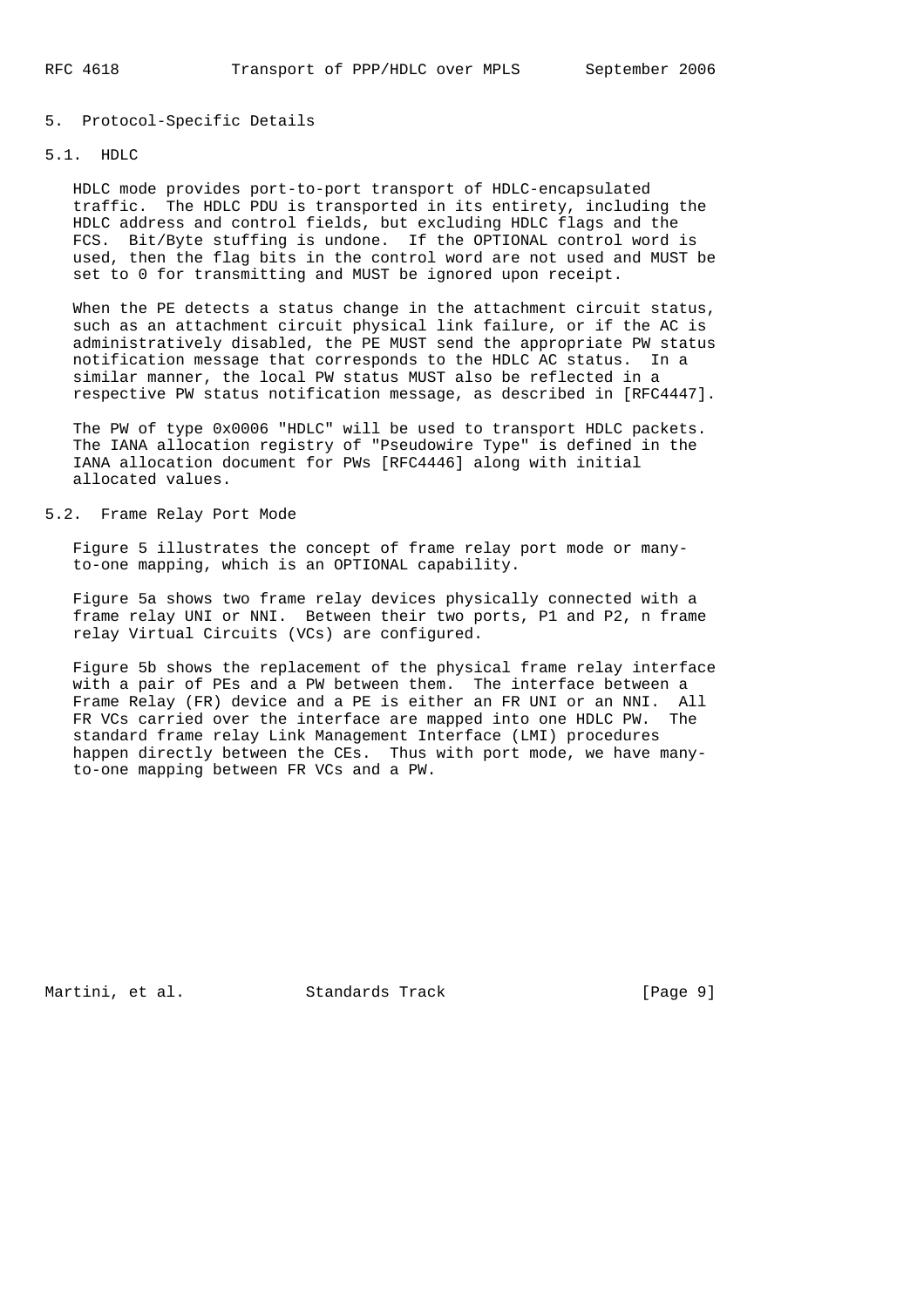

[Pn]: A port

Figure 5a. FR interface between two FR devices



Figure 5b. Pseudowires replacing the FR interface

FR VCs are not visible individually to a PE; there is no configuration of individual FR VC in a PE. A PE processes the set of FR VCs assigned to a port as an aggregate.

 FR port mode provides transport between two PEs of a complete FR frame using the same encapsulation as described above for HDLC mode.

 Although frame relay port mode shares the same encapsulation as HDLC mode, a different PW type is allocated in [RFC4446]: 0x000F Frame- Relay Port mode.

 All other aspects of this PW type are identical to the HDLC PW encapsulation described above.

5.3. PPP

 PPP mode provides point-to-point transport of PPP-encapsulated traffic, as specified in [RFC1661]. The PPP PDU is transported in its entirety, including the protocol field (whether compressed using Protocol Field Compression or not), but excluding any media-specific framing information, such as HDLC address and control fields or FCS.

Martini, et al. Standards Track [Page 10]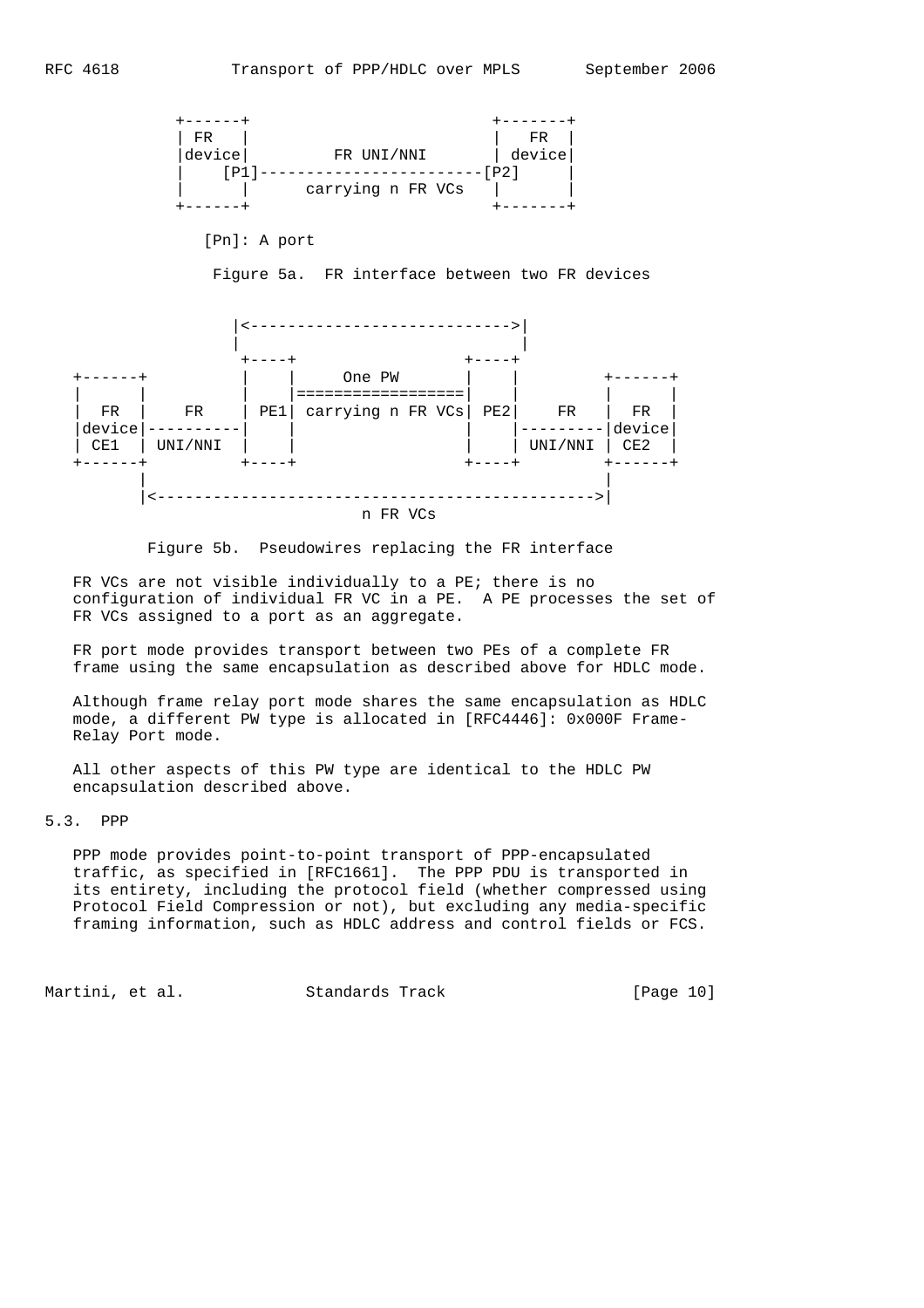If the OPTIONAL control word is used, then the flag bits in the control word are not used and MUST be set to 0 for transmitting and MUST be ignored upon receipt.

 When the PE detects a status change in the attachment circuit (AC) status, such as an attachment circuit physical link failure, or if the AC is administratively disabled, the PE MUST send the appropriate PW status notification message that corresponds to the PPP AC status. Note that PPP negotiation status is transparent to the PW and MUST NOT be communicated to the remote MPLS PE. In a similar manner, the local PW status MUST also be reflected in a respective PW status notification message, as described in [RFC4447].

A PW of type 0x0007 "PPP" will be used to transport PPP packets.

 The IANA allocation registry of "Pseudowire Type" is defined in the IANA allocation document for PWs [RFC4446] along with initial allocated values.

6. Using an MPLS Label as the Demultiplexer Field

 To use an MPLS label as the demultiplexer field, a 32-bit label stack entry [RFC3032] is simply prepended to the emulated PW encapsulation and thus appears as the bottom label of an MPLS label stack. This label may be called the "PW label". The particular emulated PW identified by a particular label value must be agreed by the ingress and egress LSRs, either by signaling (e.g., via the methods of [RFC4447]) or by configuration. Other fields of the label stack entry are set as described below.

6.1. MPLS Shim EXP Bit Values

 If it is desired to carry Quality of Service information, the Quality of Service information SHOULD be represented in the EXP field of the PW label. If more than one MPLS label is imposed by the ingress LSR, the EXP field of any labels higher in the stack MUST also carry the same value.

# 6.2. MPLS Shim S Bit Value

 The ingress LSR, PE1, MUST set the S bit of the PW label to a value of 1 to denote that the PW label is at the bottom of the stack.

Martini, et al. Standards Track [Page 11]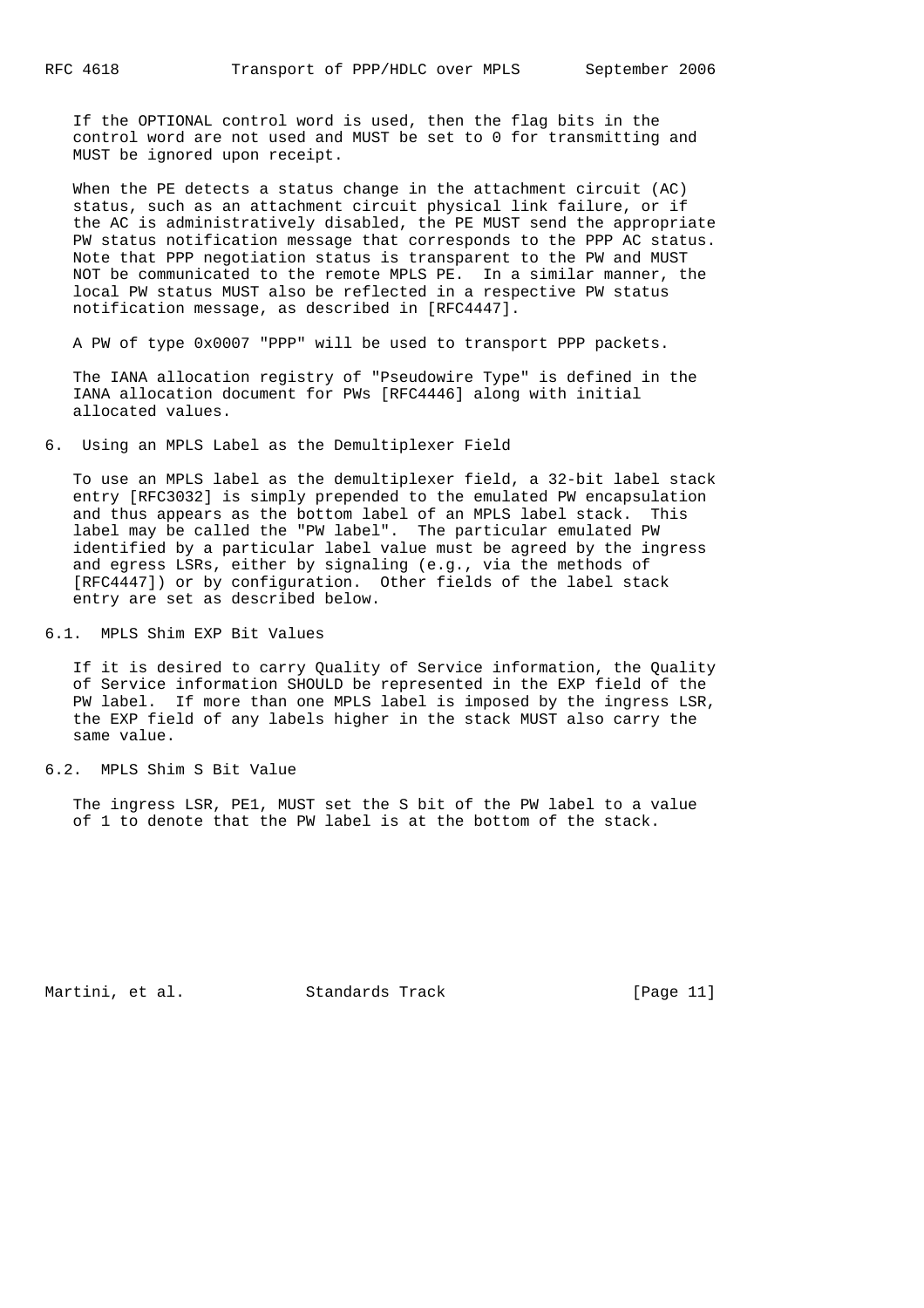# 7. Congestion Control

 As explained in [RFC3985], the PSN carrying the PW may be subject to congestion, the characteristics of which are dependent upon PSN type, network architecture, configuration, and loading. During congestion, the PSN may exhibit packet loss that will impact the service carried by the PPP/HLDC PW. In addition, since PPP/HDLC PWs carry an unspecified type of services across the PSN, they cannot behave in a TCP-friendly manner prescribed by [RFC2914]. In the presence of services that reduce transmission rate, PPP/HDLC PWs will thus consume more than their fair share and SHOULD be halted.

 Whenever possible, PPP/HDLC PWs should be run over traffic-engineered PSNs providing bandwidth allocation and admission control mechanisms. IntServ-enabled domains providing the Guaranteed Service (GS) or DiffServ-enabled domains using EF (expedited forwarding) are examples of traffic-engineered PSNs. Such PSNs will minimize loss and delay while providing some degree of isolation of the PPP/HDLC PW's effects from neighboring streams.

 The PEs SHOULD monitor for congestion (by using explicit congestion notification, [VCCV], or by measuring packet loss) in order to ensure that the service using the PPP/HDLC PW may be maintained. When significant congestion is detected, the PPP/HDLC PW SHOULD be administratively disabled. If the PW has been set up using the protocol defined in [RFC4447], then procedures specified in [RFC4447] for status notification can be used to disable packet transmission on the ingress PE from the egress PE. The PW may be restarted by manual intervention, or by automatic means after an appropriate waiting time.

8. IANA Considerations

 This document has no new IANA Actions. All necessary IANA actions have already been included in [RFC4446].

9. Security Considerations

 The PPP and HDLC pseudowire type is subject to all the general security considerations discussed in [RFC3985][RFC4447]. This document specifies only encapsulations, and not the protocols that may be used to carry the encapsulated packets across the MPLS network. Each such protocol may have its own set of security issues, but those issues are not affected by the encapsulations specified herein.

Martini, et al. Standards Track [Page 12]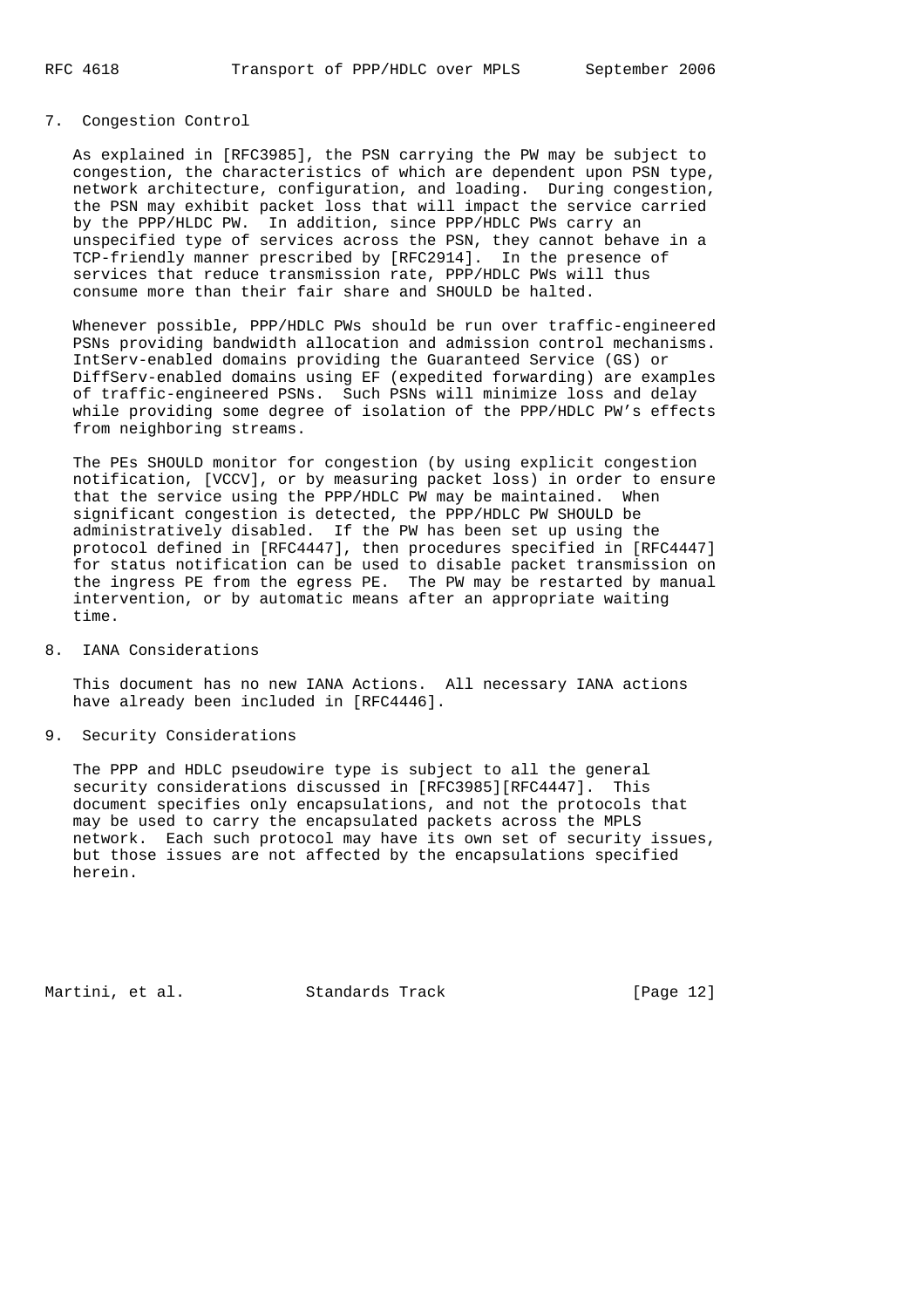### 10. Normative References

- [RFC1661] Simpson, W., "The Point-to-Point Protocol (PPP)", STD 51, RFC 1661, July 1994.
- [RFC2119] Bradner, S., "Key words for use in RFCs to Indicate Requirement Levels", BCP 14, RFC 2119, March 1997.
- [RFC3032] Rosen, E., Tappan, D., Fedorkow, G., Rekhter, Y., Farinacci, D., Li, T., and A. Conta, "MPLS Label Stack Encoding", RFC 3032, January 2001.
- [RFC4385] Bryant, S., Swallow, G., Martini, L., and D. McPherson, "Pseudowire Emulation Edge-to-Edge (PWE3) Control Word for Use over an MPLS PSN", RFC 4385, February 2006.
- [RFC4446] Martini, L., "IANA Allocations for Pseudowire Edge to Edge Emulation (PWE3)", BCP 116, RFC 4446, April 2006.
- [RFC4447] Martini, L., Rosen, E., El-Aawar, N., Smith, T., and G. Heron, "Pseudowire Setup and Maintenance Using the Label Distribution Protocol (LDP)", RFC 4447, April 2006.
- [RFC4619] Martini, L., Ed., Kawa, C., Ed., and A. Malis, Ed., "Encapsulation Methods for Transport of Frame Relay over Multiprotocol Label Switching (MPLS) Networks", RFC 4619, September 2006.
- [RFC4623] Malis, A. and M. Townsley, "Pseudowire Emulation Edge to-Edge (PWE3) Fragmentation and Reassembly", RFC 4623, August 2006.
- 11. Informative References
	- [Q922] ITU-T Recommendation Q.922 Specification for Frame Mode Basic call control, ITU Geneva 1995.
	- [Q933] ITU-T Recommendation Q.933 Specification for Frame Mode Basic call control, ITU Geneva 2003.
	- [RFC2914] Floyd, S., "Congestion Control Principles", BCP 41, RFC 2914, September 2000.
	- [RFC2992] Hopps, C., "Analysis of an Equal-Cost Multi-Path Algorithm", RFC 2992, November 2000.
- [RFC3985] Bryant, S., Ed. and P. Pate, Ed., "Pseudo Wire Emulation Edge-to-Edge (PWE3) Architecture", RFC 3985, March 2005.

Martini, et al. Standards Track [Page 13]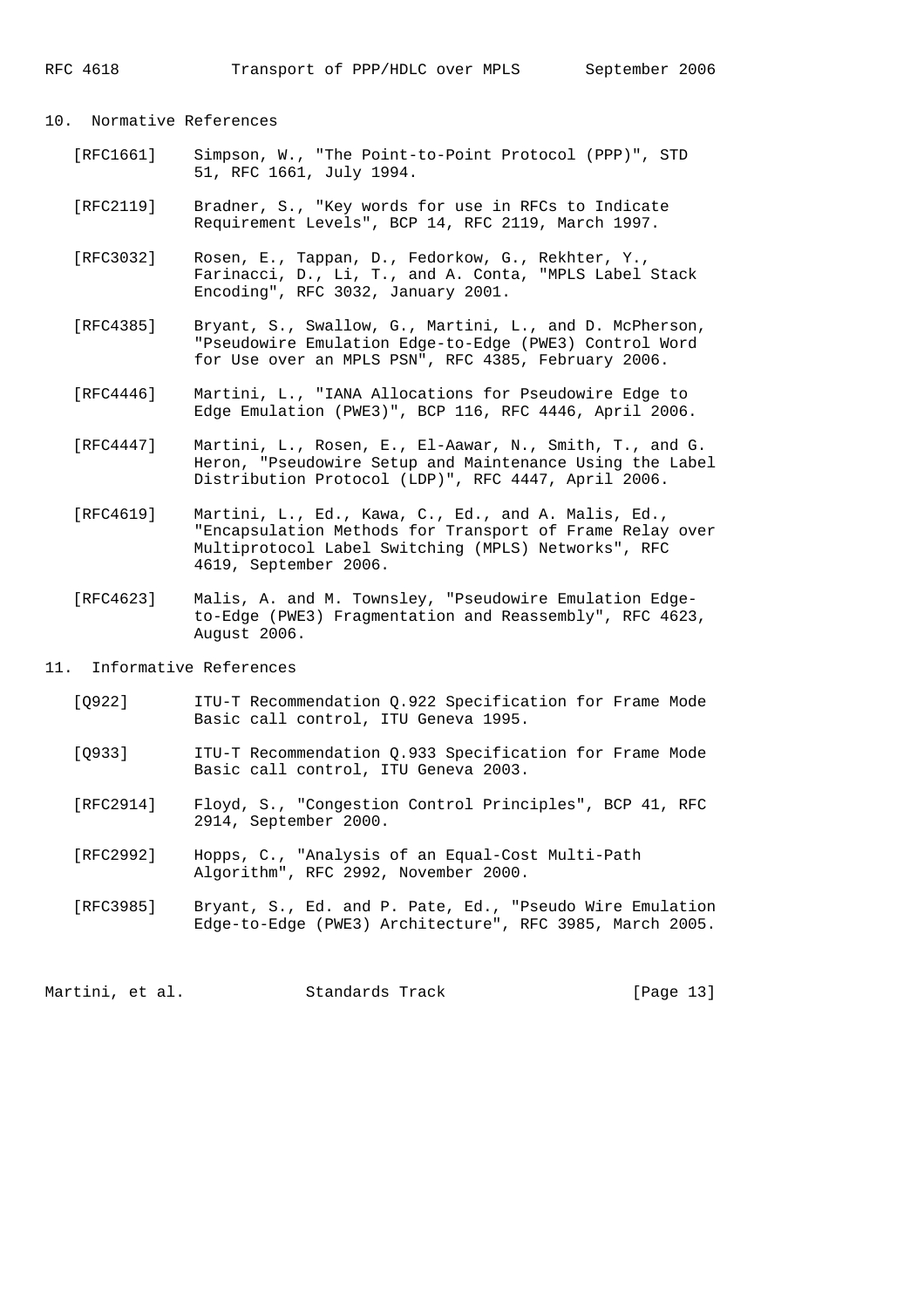[VCCV] Nadeau, T., et al., "Pseudo Wire Virtual Circuit Connection Verification (VCCV)", Work in Progress, October 2005.

Contributing Author Information

 Yeongil Seo 463-1 KT Technology Lab Jeonmin-dong Yusung-gu Daegeon, Korea

EMail: syi1@kt.co.kr

 Toby Smith Laurel Networks, Inc. Omega Corporate Center 1300 Omega Drive Pittsburgh, PA 15205

EMail: tob@laurelnetworks.com

Martini, et al. Standards Track [Page 14]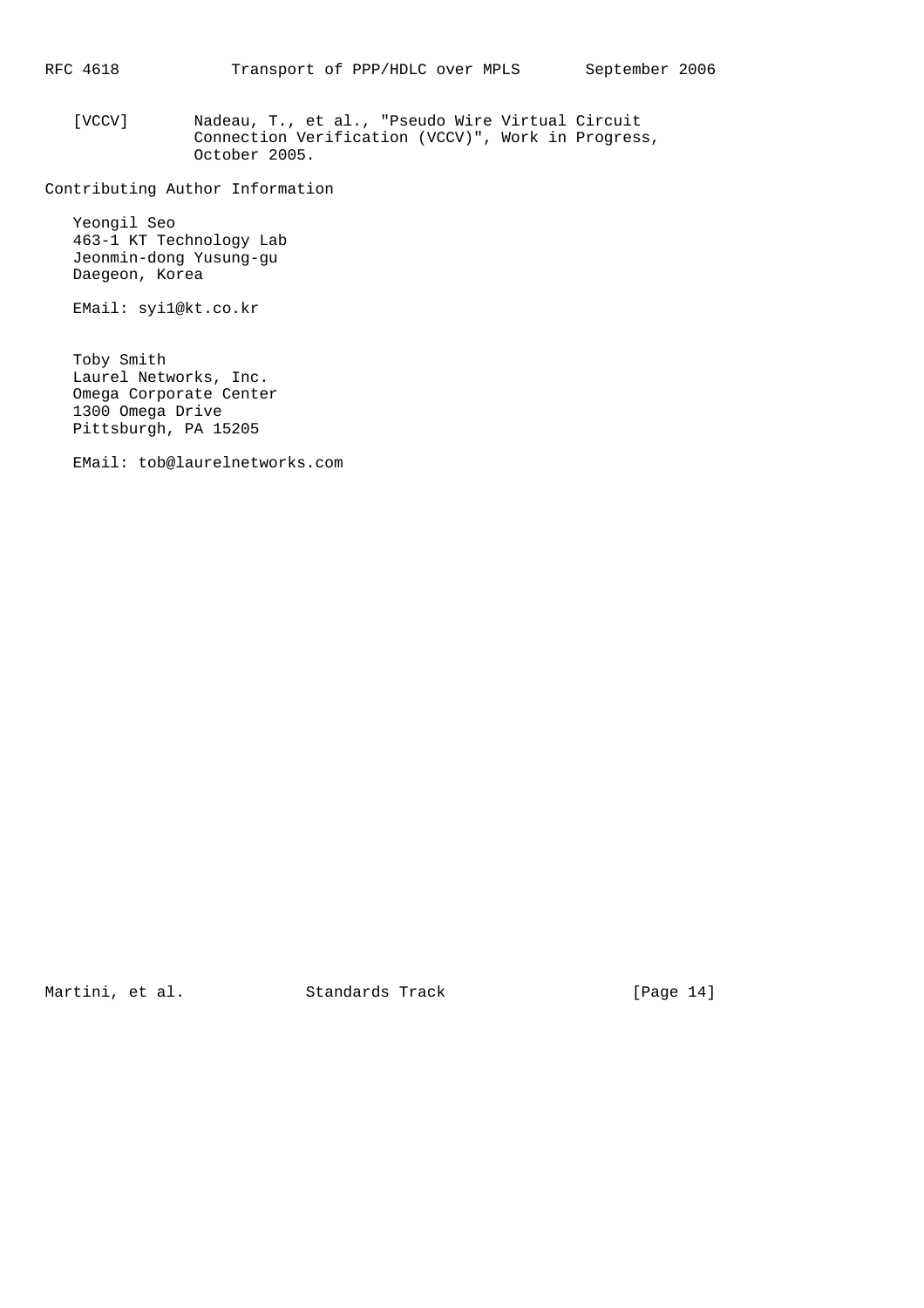Authors' Addresses

 Luca Martini Cisco Systems, Inc. 9155 East Nichols Avenue, Suite 400 Englewood, CO, 80112

EMail: lmartini@cisco.com

 Giles Heron Tellabs Abbey Place 24-28 Easton Street High Wycombe Bucks HP11 1NT UK

EMail: giles.heron@tellabs.com

 Eric C. Rosen Cisco Systems, Inc. 1414 Massachusetts Avenue Boxborough, MA 01719

EMail: erosen@cisco.com

 Andrew G. Malis Tellabs 1415 West Diehl Road Naperville, IL 60563

EMail: Andy.Malis@tellabs.com

Martini, et al. Standards Track [Page 15]